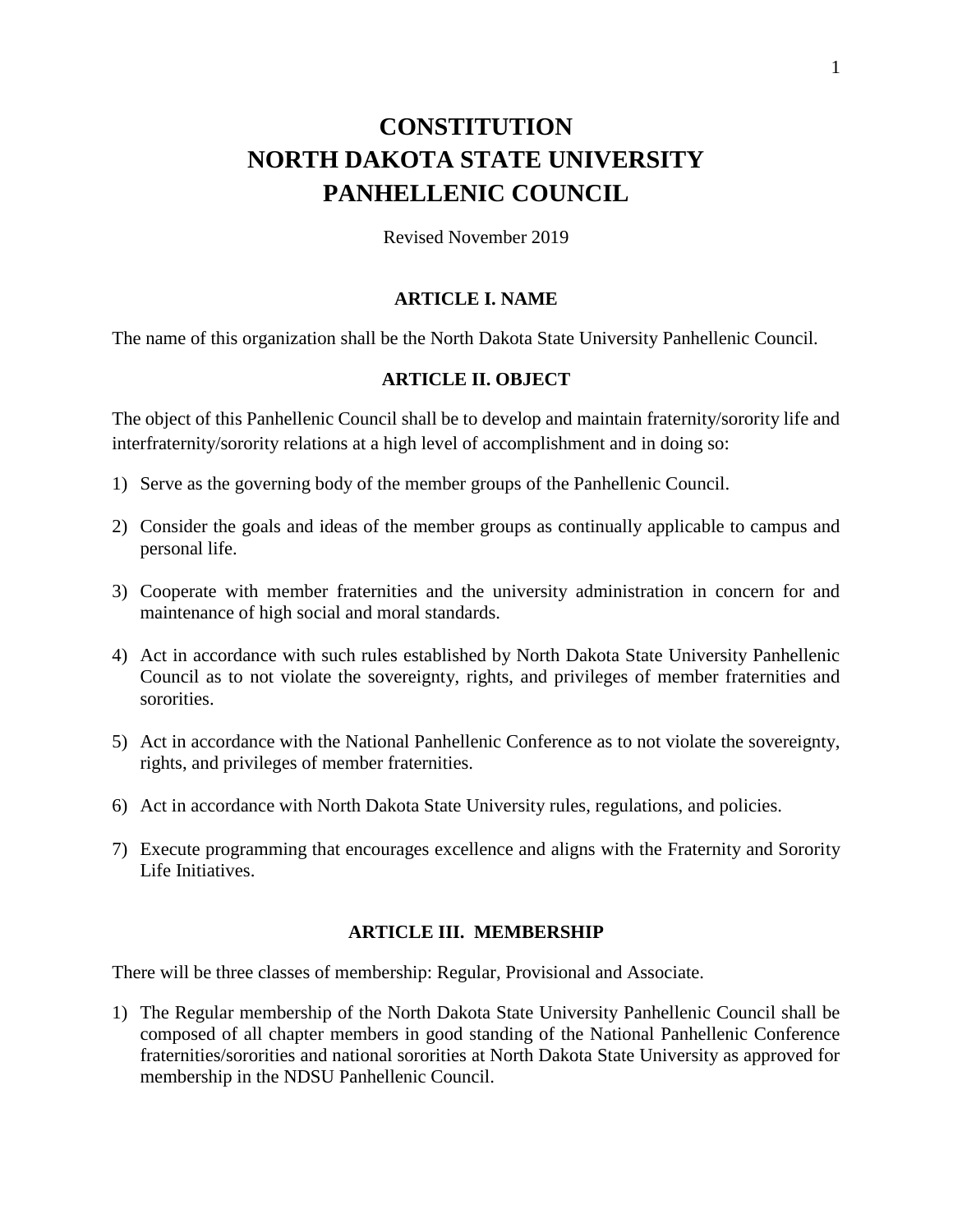- 2) The Provisional membership of the North Dakota State University Panhellenic Association shall be composed of all chapter members in good standing of National Panhellenic Conference colonies and pledged chapters at North Dakota State University.
- 3) The Associate membership of the North Dakota State University Panhellenic Council shall be composed of all members in good standing of local sororities or interest groups or national regional non-National Panhellenic Conference member groups that have met the requirements for membership in the North Dakota State Panhellenic Association. Associate membership shall pay full dues and shall have voting privileges and the opportunity to hold Panhellenic office (except President). Associate members must abide by all National Panhellenic Conference policies and the NDSU Panhellenic governing documents.

#### **ARTICLE IV. OFFICERS**

- 1) The Executive officers of the North Dakota State University Panhellenic Council shall be President, Administration and Finance Executive, Vice President of Recruitment, Vice President of Public Relations, and Vice President of Events.
- 2) All officers shall be delegates from fraternities/sororities holding regular or associate membership in the North Dakota State University Panhellenic Council. The office of President must be held by a member of a fraternity/sorority that has regular membership of North Dakota State University Panhellenic Council.
- 3) All officers shall serve from the beginning of spring semester to the end of fall semester.
- 4) Executive officers are required to attend all executive and council meetings unless a prior excuse is submitted to the President and/or council.

### **ARTICLE V. MEETINGS**

- 1) Regular: The North Dakota State University Panhellenic Council shall hold meetings every other week. Meetings will alternate with those of the Interfraternity Council. They shall be held at a time and place established at the beginning of each college term.
- 2) Special: A special meeting of the North Dakota State University Panhellenic Council may be called by the President of Panhellenic Council upon written request, or by another form of communication of any regular or associate member fraternity/sorority at North Dakota State University. Member groups must be notified within 48 hours.
- 3) The delegate from each regular or associate member fraternity/sorority shall be responsible for notifying her chapter members of all business occurring at regular and special meetings of the North Dakota State University Panhellenic Council.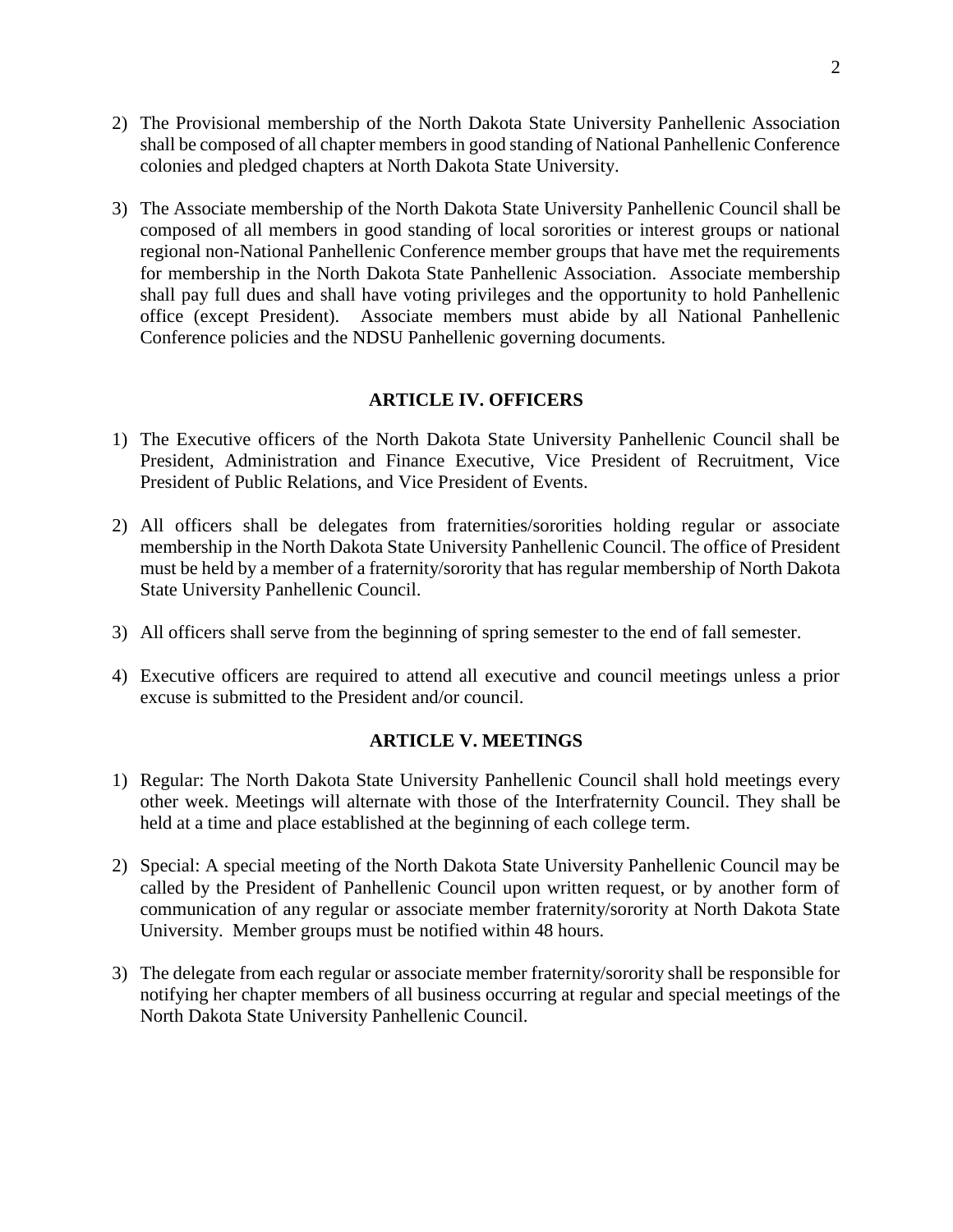#### **ARTICLE VI. THE PANHELLENIC COUNCIL**

The administrative body of the North Dakota State University Panhellenic Association shall be the North Dakota State University Panhellenic Council.

It shall be the duty of the Panhellenic Council to administer all business related to the overall welfare of the North Dakota State University Panhellenic Association and to compile rules governing the Panhellenic Association, including recruitment and membership, which do not violate the sovereignty, rights, and privileges of member fraternities/sororities.

- 1) Membership: The North Dakota State University Panhellenic Council shall be composed of the Panhellenic Council Executive officers and one delegate from each national Panhellenic Conference fraternity/sorority chapter at North Dakota State University and from such National Panhellenic Conference fraternity/sorority colonies or national sororities at North Dakota State University as the council may approve for membership in the North Dakota State University Panhellenic Association.
	- a) All college Panhellenic delegates, executive officers, recruitment guides counselors, and committee members shall be in good standing in their member groups, be active members in their collegiate chapter and shall be enrolled at North Dakota State University and meet all university regulations.
- 2) Selection of Delegates: Delegates to Panhellenic Council shall be selected by their respective fraternity/sorority chapters to serve for a term of one year commencing no later than the first regular meeting in January. Delegates are required to report back to their respective executive council.
- 3) Delegate Vacancies: When a delegate vacancy occurs, it shall be the responsibility of the fraternity/sorority concerned to select a replacement within two weeks and to notify the Panhellenic Administration Executive of her name, address, and telephone number. When a meeting of Panhellenic Council occurs while a delegate vacancy exists, an executive member of the fraternity/sorority concerned shall fulfill the duties of the delegate in all cases.
- 4) Officers: The officers of the North Dakota State University Panhellenic Council shall serve as the Executive Board of the Council and shall have such powers and duties as described in the by-laws of the North Dakota State University Panhellenic Council. The officers serve as nonvoting members as another delegate on the council represents their respective fraternities/sororities.
- 5) Removal of Officers: If an officer fails to fulfill her duties, the executive council has the power to request her resignation. If the officer in question refuses, a 2/3 vote of the executive council is needed to remove her.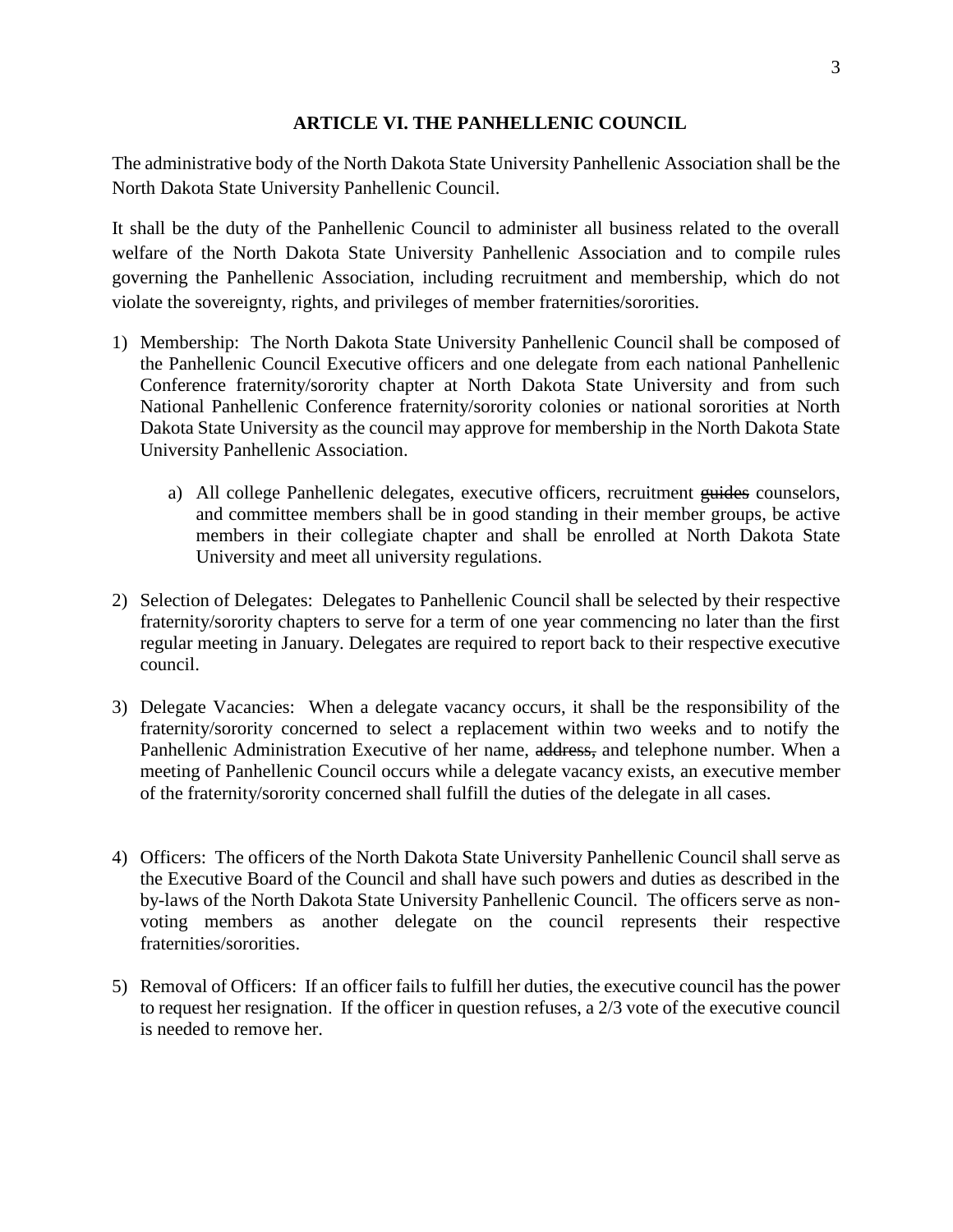- 6) Officer Vacancies: The executive council may fill officer vacancies through an interview process with a 2/3 vote. The Administration and Finance Executive shall fulfill the duties of the President in her absence.
- 7) Voting:
	- a) The voting body of the North Dakota State University Panhellenic Council shall be its member delegates.
	- b) The voting of the Panhellenic Council shall be the first delegate of each fraternity/sorority holding regular or associate membership.
	- c) Executive members must remain impartial and shall not vote.
	- d) Two-thirds of the voting members of the Panhellenic Council shall be required to establish recruitment rules, establish total chapter size, set the date for recruitment, and to add a new chapter. A majority vote shall be required to call all other questions.
- 8) Voice: The executive officers, non-delegate members and advisor to the Panhellenic Council shall have a voice but no vote.

## **ARTICLE VII. PANHELLENIC ADVISOR**

- 1) The Panhellenic Advisor shall be chosen by the North Dakota State University Administration.
- 2) They shall serve in the advisory capacity to the North Dakota State University Panhellenic Council.

## **ARTICLE VIII. STANDING COMMITTEES**

Such Standing Committees and special officers as may be necessary to carry out the work of the North Dakota State University Panhellenic Council shall be appointed by its Executive Board to serve during the tenure in office of the Board which appoints them, except for those committee chairpersons as prescribed in the By-Laws who serve by election.

### **ARTICLE IX. UNANIMOUS AGREEMENTS AND POLICIES**

- 1) All members of the North Dakota State University Panhellenic Council must act in accordance with fundamental Panhellenic policies established by National Panhellenic Conference in the UNANIMOUS AGREEMENTS.
- 2) All North Dakota State University Panhellenic Council rules and policies shall be in agreement with those established by National Panhellenic Conference.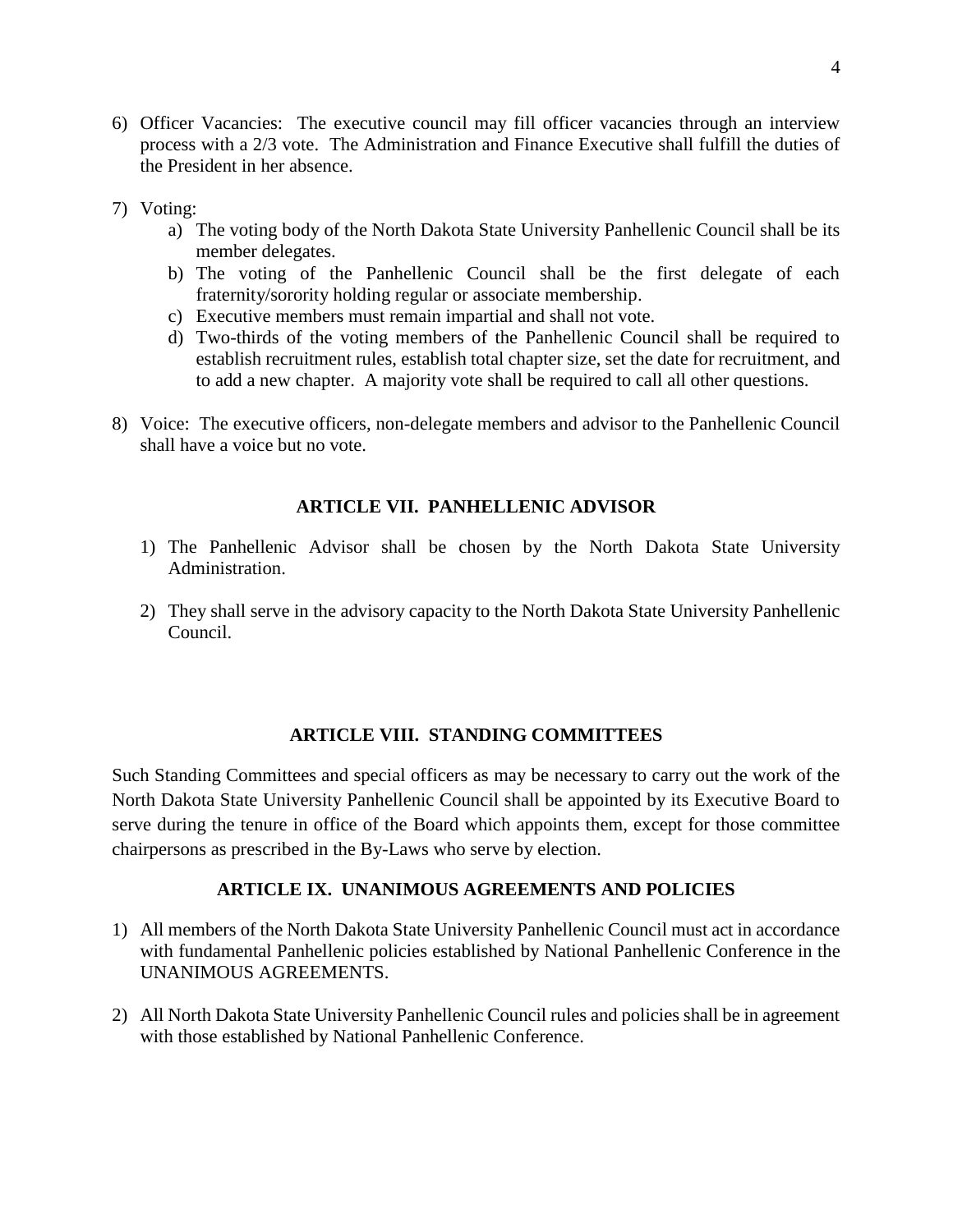### **ARTICLE X. VIOLATIONS**

- 1) Violations of any regulations of this Constitution or its related By-Laws of recruitment rules, or the National Panhellenic Conference Unanimous Agreements (The Panhellenic Compact, Standards of Ethical Conduct, College Panhellenic Agreements, Agreements on Questionnaires and Constitutions, and Jurisdiction of a College Panhellenic Council) shall be the occasion for penalties established by the North Dakota State University Panhellenic Council in conformity with those recommended by the National Panhellenic Conference (see College Panhellenic Agreement).
- 2) Any dispute growing out of the violation of Panhellenic Council rules and regulations shall be adjusted through arbitration principles of the National Panhellenic Conference.

## **ARTICLE XI. JUDICIAL BOARD**

- 1) In accordance with the NPC Unanimous Agreements, the judicial board is composed of 4 collegian members from each member organization, the Panhellenic President, and the Coordinator for Fraternity and Sorority Life as a nonvoting ex-officio member.
- 2) Members shall include:
	- a. Chairman or Panhellenic President
	- b. Vice Chairman or Vice President of Recruitment
	- c. 4 members with one from each member organization
	- d. The Coordinator for Fraternity and Sorority Life
- 3) The Panhellenic Executive Council shall appoint through an application and interview process four members to represent their own organization on the Judicial Board.
- 4) A Panhellenic Judicial Board member must be an initiated undergraduate member in good academic and conduct standing with her organization and the University. She must also have been active in her organization for at least one year.
- 5) Judicial Board Members must go through training regarding the purpose of the board, the rules and regulations of North Dakota State University Panhellenic Council, judicial procedures, proper questioning techniques, the rights of the charged organizations, evaluating evidence, deliberations, and sanctioning.
- 6) The Coordinator for Fraternity and Sorority Life will serve as a non-voting ex-officio member of the judicial board. If the Coordinator for Fraternity and Sorority Life cannot attend a meeting, the Graduate Assistant for Fraternity and Sorority Life will attend the meeting in their place.
- 7) The Vice Chairman will assume the duties and responsibilities of the chairman in cases where the Chairman must be excused due to a conflict of interest. In cases where both the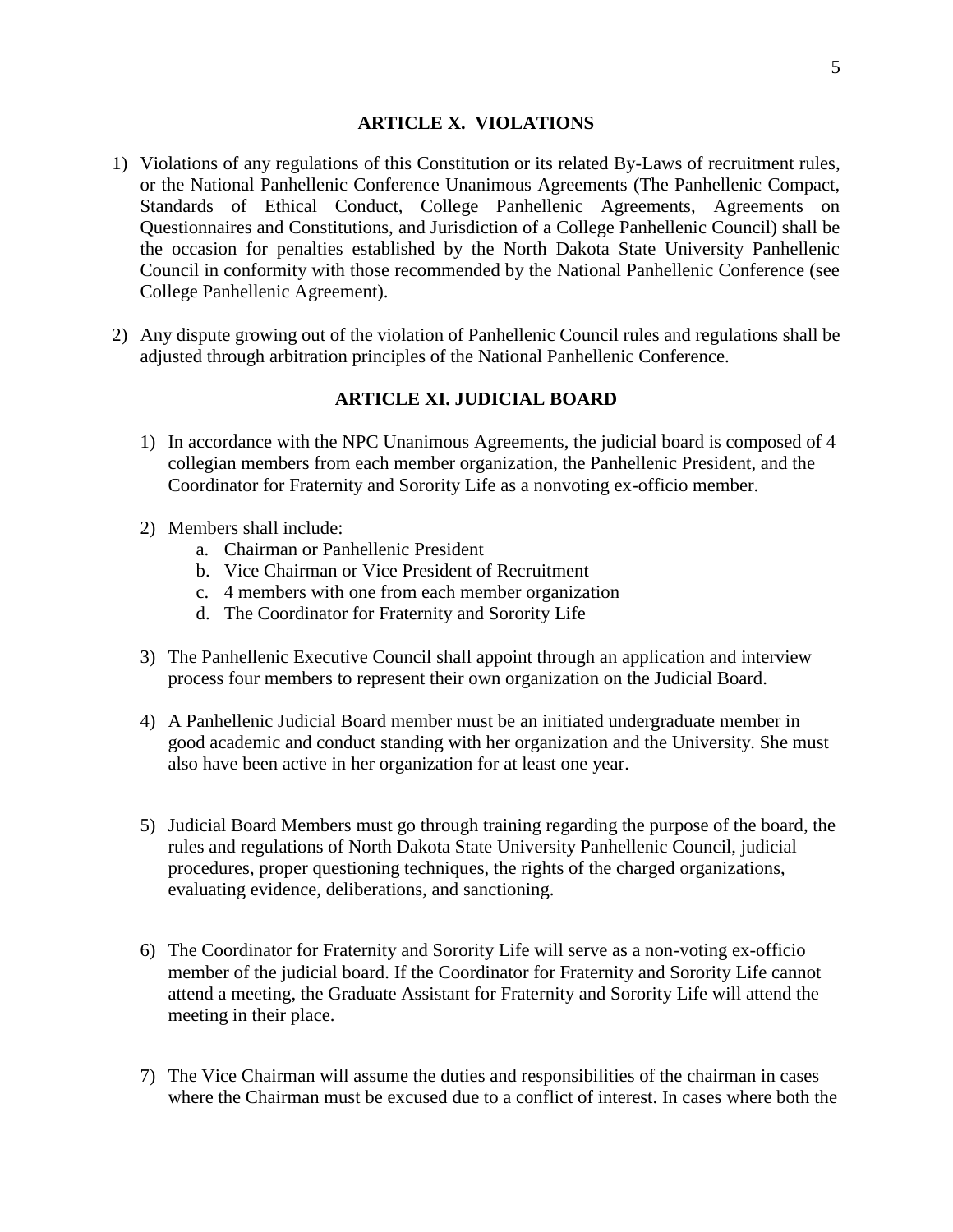Chairman and Vice Chairman must be excused to a conflict of interest, the remaining Judicial Board members will select a member of the Panhellenic Executive Council to serve as Chairman.

- 8) Judicial Board Position Duties
	- a. The Panhellenic Judicial Board members:
		- i. Handles all alleged violations of NPC Unanimous Agreements, Panhellenic Council bylaws, and recruitment rules
		- ii. Educates member sororities about the Panhellenic judicial procedure
		- iii. Participates in training designed to educate judicial board members about the previously listed responsibilities
		- iv. Conducts a fair hearing with impartial judicial board members following Unanimous Agreement
		- v. Maintains confidentiality throughout the judicial process
	- b. Chairman duties:
		- i. Coordinates the training of the judicial board with the Coordinator for Fraternity and Sorority Life
		- ii. Determines whether any judicial board member needs to be excused from a hearing due to conflict of interest
		- iii. Provides involved chapters with a copy of the Panhellenic Judicial Board Procedure
		- iv. Presides at all judicial board hearings
		- v. Shall vote only in the event of a tie
	- c. Vice Chairman
		- i. Presides at all judicial board hearings
		- ii. Assumes all the duties of the Chairman in her absence
	- d. The Coordinator for Fraternity and Sorority Life:
		- i. Shall record minutes and sanctions from all hearings and keep them for a period of 3 years
		- ii. Shall organize and document all necessary paperwork
		- iii. Disseminate proper paperwork and documentation to appropriate parties
		- iv. Shall not vote in hearings
		- v. Shall create, organize, and coordinate all trainings with the Chairman
		- vi. Maintain all electronic infraction and violation forms
- 9) Judicial Board Hearing Guidelines:
	- a. Judicial Board Hearings are closed to the public
	- b. Participants in the hearing are representatives from each sorority involved. There shall be no more than three chapter representatives, including a chapter advisor, per each organization involved
	- c. There may be some instances when more than one chapter files an infraction on another chapter. If there are multiple accusing parties, the accusing parties should choose no more than three representatives to represent all accusing parties, including chapter advisors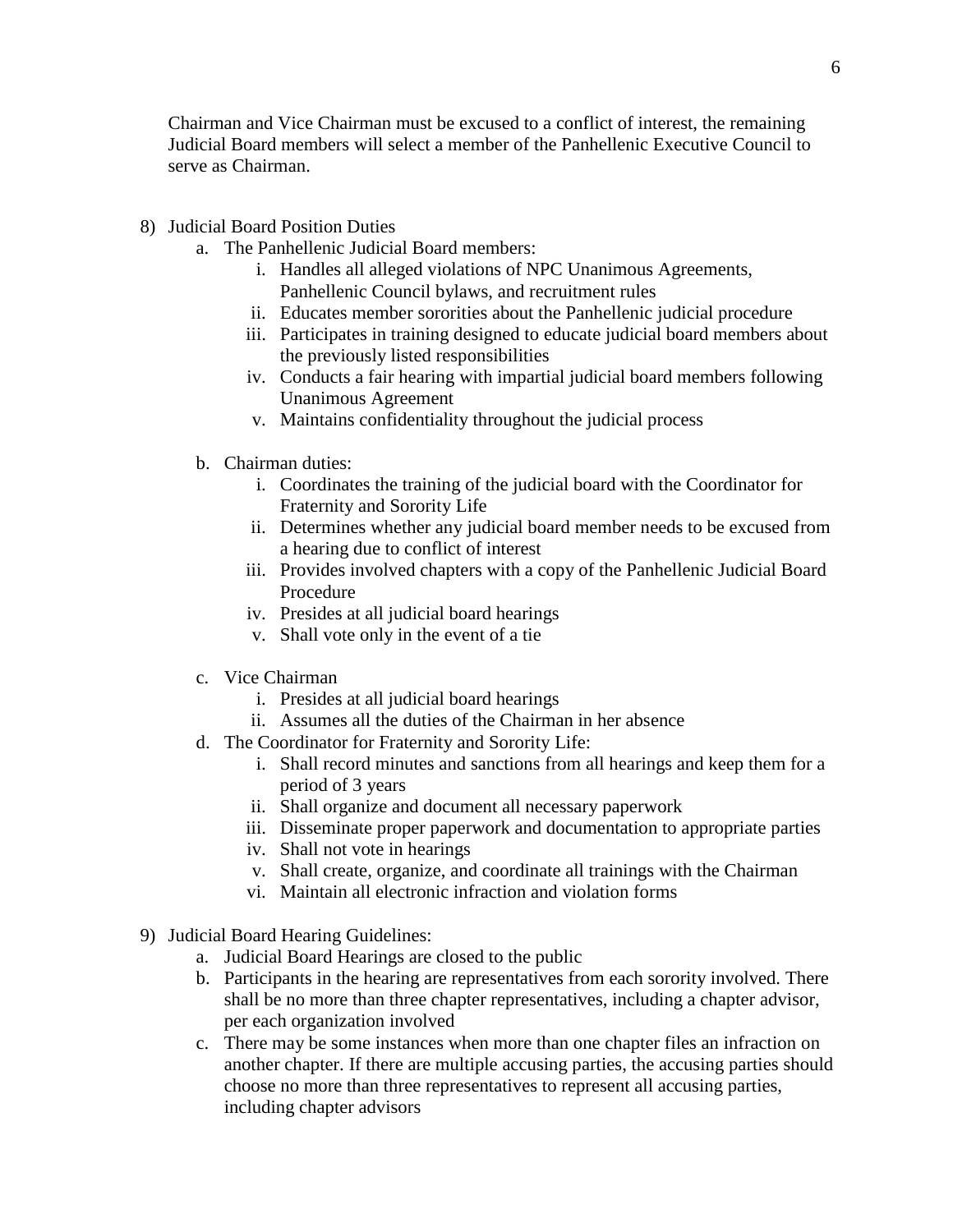- d. In cases of infractions for which a Panhellenic Executive member or Panhellenic community member has information but they did not file the infraction, they shall attend the hearing to present their information and then leave.
- e. Witnesses shall be called one at a time and may remain in the testimony room only during their testimony.
- f. After the hearing, the judicial board members hearing the case and the Coordinator for Fraternity and Sorority Life go into an executive session for deliberations
- g. Deliberations are confidential, and comments are not to be reported outside of the room with the exception of official documentation
- h. Sanctions should fit the nature and degree of the offense
- i. Information regarding the appeals process will be presented at the close of the hearing
- j. All parties must sign a summary of the hearing proceedings on the College Panhellenic Judicial Board Hearing Summary Report indicating the outcome of the hearing.
- k. All proper notification and reporting forms will be used.
- l. Chapters involved in a hearing have the right to consult with a representative from their inter/national organization.
- 10) Judicial Board Hearing Order of Events:
	- a. Call to order by the chairman
	- b. Introductions
	- c. Charges read by chairman
	- d. Opening statement by accuser
		- i. a time limit may be placed due to number of accusing and responding parties and witnesses
	- e. Opening statement by accused
		- i. a time limit may be placed due to number of accusing and responding parties and witnesses
		- ii. the accused has the choice to defer this statement until after the witnesses have been presented
	- f. Accuser calls witnesses one at a time
		- i. The accused may cross examine witnesses
	- g. Accused calls witnesses
		- i. Accuser may cross examine witnesses
	- h. Judicial board members ask witnesses questions at any time during their testimonial
	- i. Closing statement by the accuser
		- i. May not be longer than 5 minutes
	- j. Closing statement by the accused
		- i. May not be longer than 5 minutes
	- k. Judicial board members enter executive session for deliberation. Only judicial board members and the Coordinator for Fraternity and Sorority Life or their proxy may remain in the hearing room.
	- l. Chairman restates charges.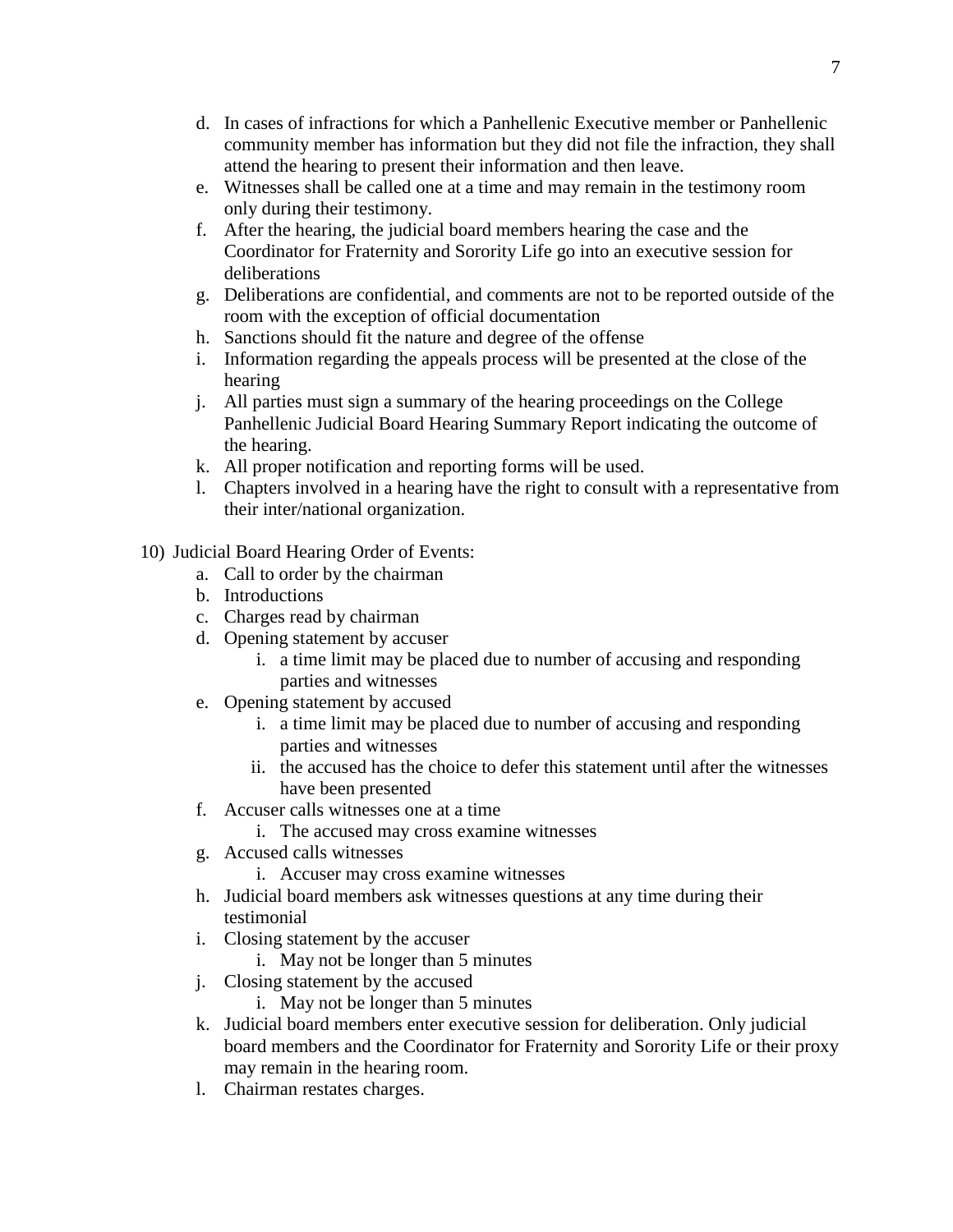- m. Chairman puts the motion before the board members as follows: "The motion before the members is: Is [organization's name] responsible of the charge of violating [state the rule]?" If there is more than one violation, each violation will be handled as a separate motion.
- n. Chairman requests motions from the judicial board members.
- o. Discuss motions.
- p. Vote on motions. Judicial board members will verbally vote "yes" or "no" on each motion.
- q. A responsible outcome requires a majority vote of the judicial board members. i. In the event of a tie, the Chairman will cast the deciding vote.
- r. If a chapter is found in violation, the judicial board must then determine the appropriate sanctions. If University or Panhellenic documents or policies do not dictate sanctions, the judicial board may determine sanctions appropriate to the severity of the violation.
	- i. A judicial board member makes a motion for a sanction that they believe is appropriate. This motion is debatable and amendable. A majority vote is required to adopt the motion concerning sanctions.
- s. Reconvene the hearing, and read the judicial board's decision to the complaining and accused parties. Witnesses are not in attendance at this time.
- t. The Coordinator for Fraternity and Sorority Life records the findings and all parties listed on the report sign the document.
- u. After the decision has been read, information regarding the appeals process is given.
- 11) Appeals Process:
	- a. The Chairman sends the complete record to the attention of the NPC College Panhellenics Judicial Appeals Committee chairman within 14 days of receiving the College Panhellenics Appeal Notice.
	- b. The record is sent to the NPC office via certified mail, return receipt requested or emailed to [npccentral@npcwomen.org.](mailto:npccentral@npcwomen.org)
	- c. A copy of North Dakota State University Panhellenic Council bylaws, recruitment rules, and judicial procedure is also included I this record.
	- d. The NPC College Panhellenics Judicial Appeals Committee may uphold or reverse the decision of the Judicial Board. It may also dismiss or modify sanctions as the committee deems appropriate.

## **ARTICLE XII. AMENDMENTS**

This Constitution may be amended by a two-thirds vote of the voting members of the North Dakota State University Panhellenic Council, provided notice of the proposed amendment has been given in writing at the preceding regular meeting.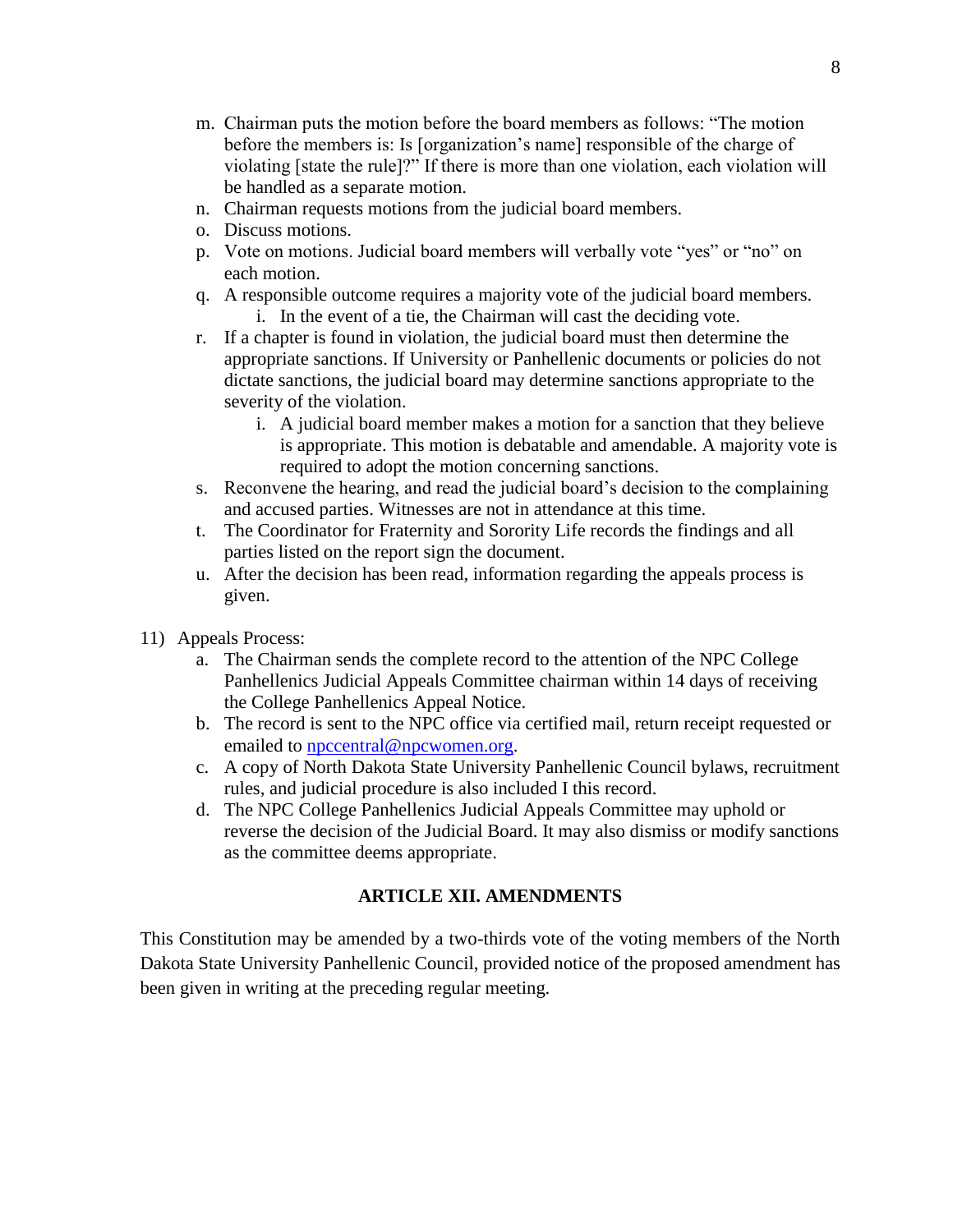# **2019 Panhellenic Council Bylaws**

Revised: January 2019

## **ARTICLE I. FINANCE**

1. The fiscal year of the North Dakota State University Panhellenic Council shall coincide with the calendar year.

2. Contracts: the signature of the President or Finance Executive shall be required to bind the North Dakota State University Panhellenic Council.

3. Checks: All checks issued on behalf of the North Dakota State University Panhellenic Council shall be signed by the President, the Finance Executive, or Coordinator for Fraternity and Sorority Life.

4. Payments: All payments due to the North Dakota State University Panhellenic Council shall be made to the Finance Executive, who shall record them. Checks for payments shall be made payable to the North Dakota State University Panhellenic Council.

5. Membership dues:

a. Amount: The dues of each Panhellenic Council member fraternity/sorority shall be an assessment per member and new member. The amount of such dues shall be determined annually by Panhellenic Council. Dues are currently set at \$15 per individual listed on the chapter roster.

b. Time of Payment: The dues of each Panhellenic Council member fraternity/sorority shall be payable on or before November 15th, for fall semester dues, and on or before April 15th, for spring semester dues, for all active members and new members.

i. Active membership is defined as any member who is listed on the roster.

6. Fines: Fines shall be assessed for late payment or lack of representation at a meeting.

a. A 10% fine will be assessed for every month a bill is overdue.

b. A \$10 fine will be assessed for each chapter that does not have the proper representation at a meeting. Proper representation shall be defined as: a delegate, alternate delegate, or other approved representative.

c. A \$10 fine will be assessed to the respective member group of the officer or delegate for an unexcused absence of executive council and/or council meetings.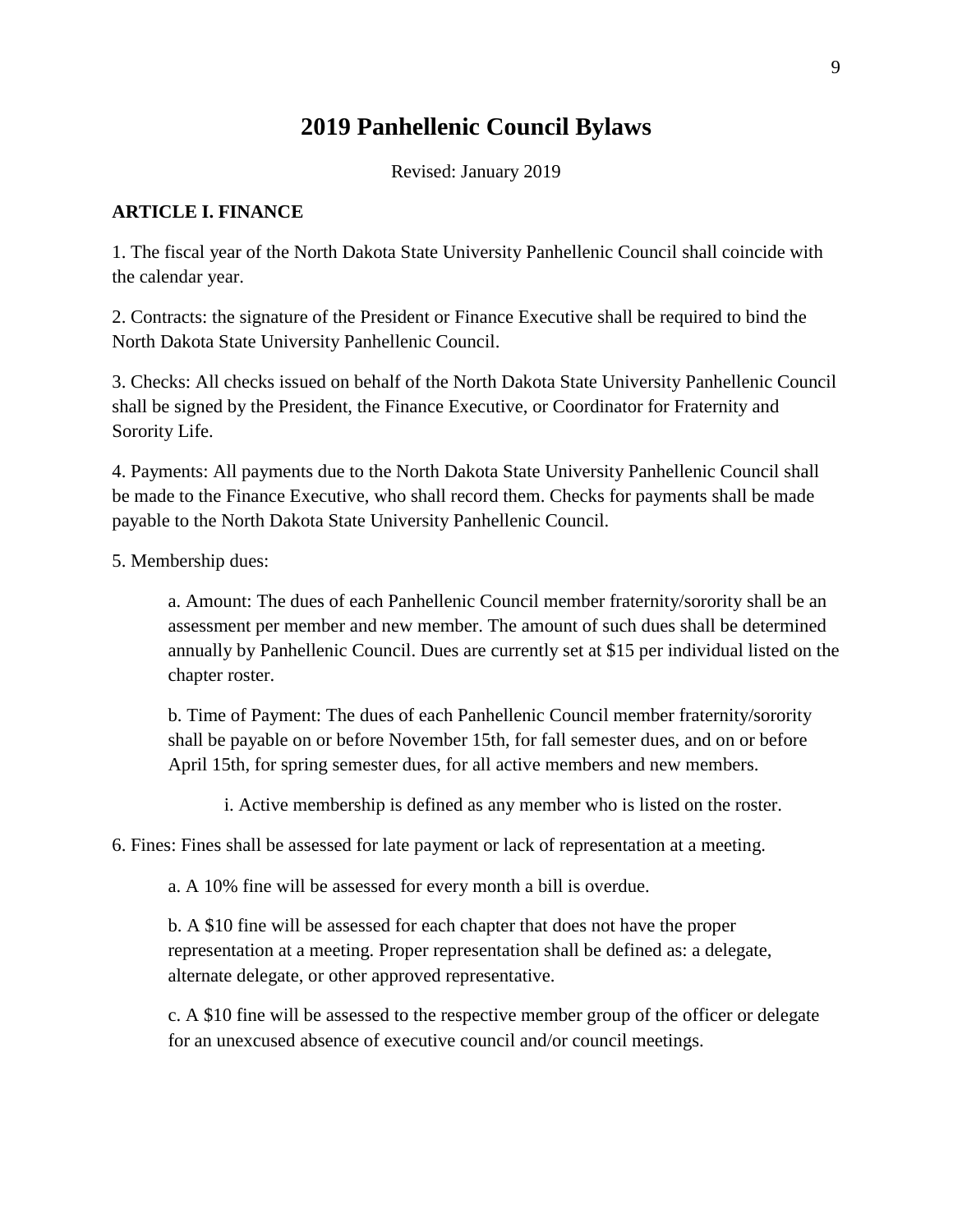### **ARTICLE II. SELECTION OF OFFICERS**

1. The offices of President, Administrative Finance Executive, Vice President of Recruitment, Vice President of Public Relations, and Vice President of Events shall be filled by an appointment committee.

a. The appointment committee will be compromised of members of the Executive Board who are not eligible for re-election or who decline to run for office. Coordinator for Fraternity and Sorority Life will serve as an ex officio member of the appointment committee.

b. The appointment committee will interview all applicants for the Executive Offices of Panhellenic Council. After interviews, they will deliberate and fill the positions. The Executive Board will then bring the slate to their respective chapters.

c. The slate must pass by a two-thirds vote of the voting members of the North Dakota State University Panhellenic Council.

2. The position of Delegate of each member fraternity/sorority shall be filled by each fraternity/sorority's own selection process.

3. The following qualifications apply to officers:

a. The Panhellenic President must have either been a delegate or Executive Team Officer for Panhellenic Council or a President and /or Vice President of a member chapter for one full term.

b. All other Executive Team Officers shall be members in good standing of a social and/or professional fraternity/sorority with full membership status in Panhellenic Council.

c. Must be in good behavioral standing with Panhellenic Council and North Dakota State University.

d. Must have a minimum cumulative grade point average of 2.5.

e. Must be an active, initiated member of a member chapter.

f. Executive Team Officers cannot hold an executive position in their own respected chapters, or the office of New Member Educator/Director.

g. Executive Team Officers must be disaffiliated for formal recruitment.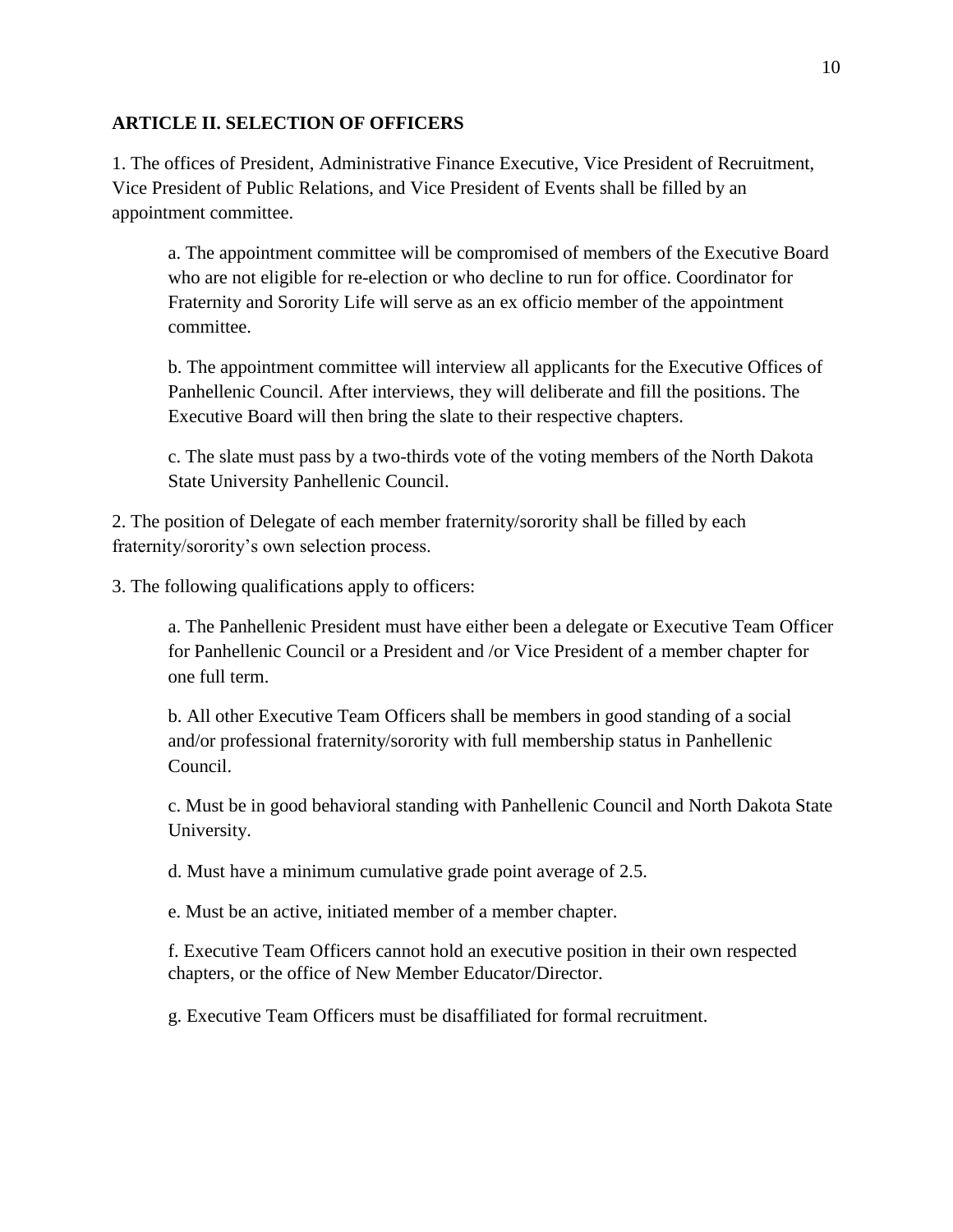4. System of Election:

a. Any member of the Panhellenic Council who is an active member in good standing with her fraternity/sorority may apply for any Executive Board position, as long as she meets the afore mentioned prerequisites.

b. The applications shall be made available no later than ten days preceding the election.

d. The appointment committee will submit their selections to the houses, which will be voted on individually and then returned to the Panhellenic President.

e. The Executive Council may fill officer vacancies through an interview process with a  $2/3$  vote.

f. The new council will be placed no later than Finals Week.

## **ARTICLE III. OFFICER DUTIES**

#### 1. President

- a. Have overall responsibility for the operation of Panhellenic Council.
- b. Call and preside at all regular and special meetings of the North Dakota State University Panhellenic Council.
- c. Call and preside at biweekly meetings of the Panhellenic Council Executive Council.
- d. Call and preside with the IFC President at monthly meetings of the Panhellenic and IFC Executive Councils.
- e. Call and preside over the Panhellenic Judicial Board.
- f. Review, approve, and sign all Panhellenic Council contracts involving the North Dakota State University Panhellenic Council.
- g. Serve as member ex-officio of all Panhellenic Council Committees with a voice but no vote.
- h. Report as required to the National Panhellenic Conference Area Advisor.
- i. Maintain a complete and up-to-date presidents file which will include a copy of the current North Dakota State University Panhellenic Council Constitution, Bylaws, and Standing Rules; the current Panhellenic Council budget, the current NPC manual of Information and related materials; current correspondence and materials received from her NPC area advisor; her copies of the College Panhellenic Reports to the NPC area advisor; and other pertinent materials.
- j. Be knowledgeable of and educate the Fraternity and Sorority Life community on the following Panhellenic Council, Interfraternity Council, Congress of Student Organizations, and NDSU policies/procedures/documents:
	- i. PHC Constitution & Bylaws
	- ii. National Panhellenic Conference Standards
	- iii. NDSU Fraternity and Sorority Life Initiatives
	- iv. NDSU Overview of Fraternity and Sorority Life
	- v. Congress of Student Organizations Guidelines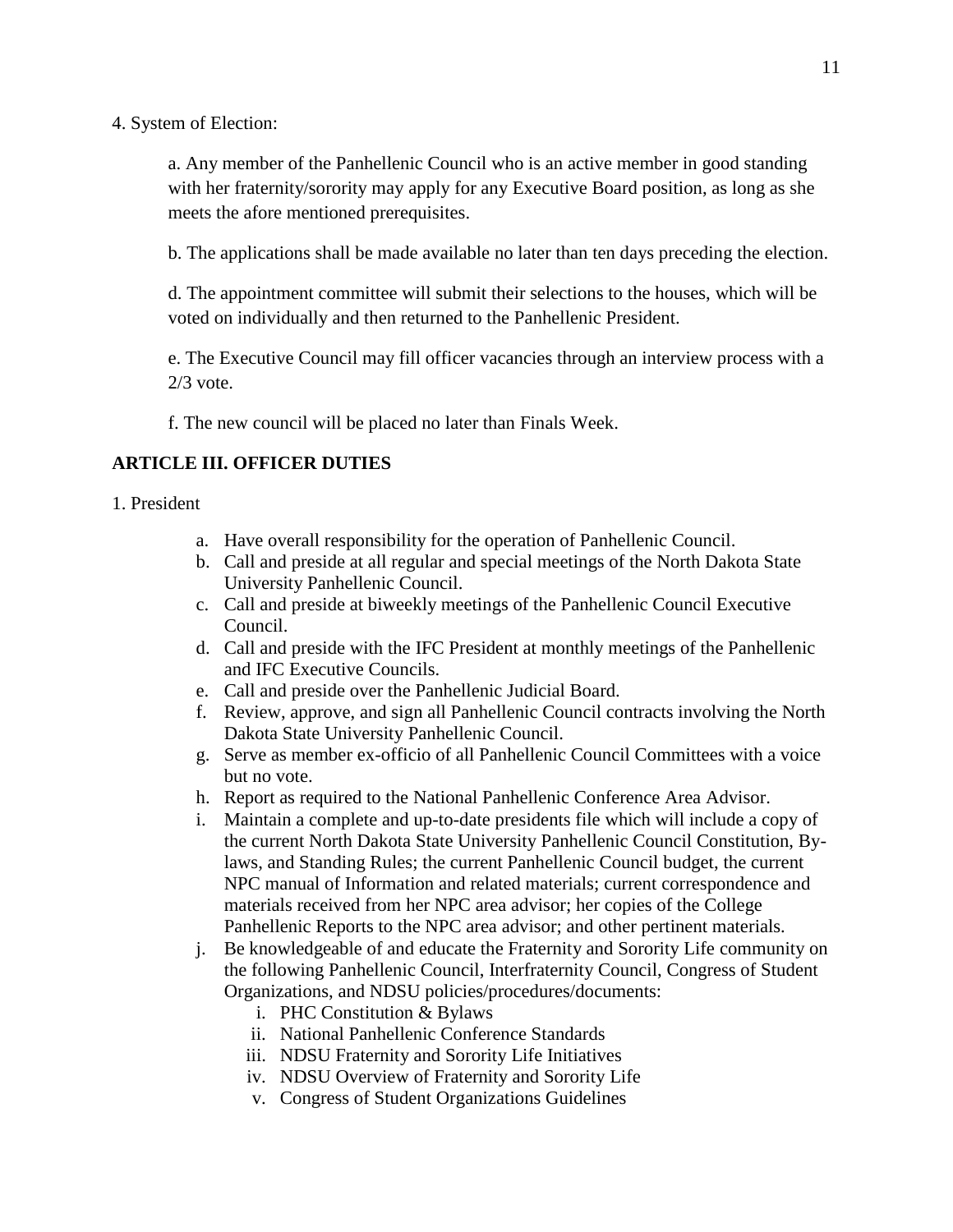- vi. Code of Student Behavior: Rights and Responsibilities of Community
- k. File recognition form for CSO and attends or appoint a member to attend scheduled CSO meetings.
- l. Meet with the Coordinator for Fraternity and Sorority Life, Graduate Assistant for Fraternity and Sorority Life, and Interfraternity Council President weekly
- m. Maintain the integrity and sound relationship of the PHC
- n. Assist the Coordinator for Fraternity and Sorority Life in the collection and updating of chapter rosters
- o. Be a positive role model at NDSU, in the community, Panhellenic Council; uphold sorority requirements and policies as a positive representative of the Greek system.
- p. Perform all other duties pertaining to this office.
- q. Serve a minimum of five (5) hours per week in the Greek Life Office.
- r. Serve on the following committees and any other committees assigned:
- b. President's Council, Fraternity and Sorority Life Advisory Board, and Presidents Council for Campus Wellbeing
- 2. Vice President Recruitment
	- a. Serve as Vice Chairman on the Panhellenic Judicial Board.
	- b. Plan and operate all Panhellenic Recruitment functions.
	- c. Develop a recruitment calendar and event schedule to submit to Panhellenic Council for approval no later than 15 days before the event begins.
	- d. Annually review recruitment rules and submit any necessary changes to Panhellenic Council for approval.
	- e. Be responsible, along with the Panhellenic Council President, and Panhellenic Council Advisor, for the selection and training of Recruitment Counselors
	- f. Holding meetings with Recruitment Guides as necessary.
	- g. Work with the Panhellenic President and to coordinate summer orientation involvement.
	- h. Keep an accurate record of all recruitment-related activities.
	- i. Attend and participate in summer orientation sessions and Welcome Week events.
	- j. Serve as a resource to chapter's member education officers.
	- k. Assist the Coordinator for Fraternity and Sorority Life in identifying and scheduling Greek specific educational programs and speakers.
	- l. Identify educational opportunities on campus for member chapters to participate in.
	- m. Perform any other duties pertaining to this office.
	- n. Serve a minimum of five (5) hours per week in the Greek Life Office.
- 3. Vice President of Public Relations

a. Organize and order shirts for Recruitment Counselors.

b. Design and distribute booklets for potential new members' use during recruitment. Booklet should include recruitment schedule, a description of Panhellenic Council, and general information, and financial information for each chapter. Booklets should also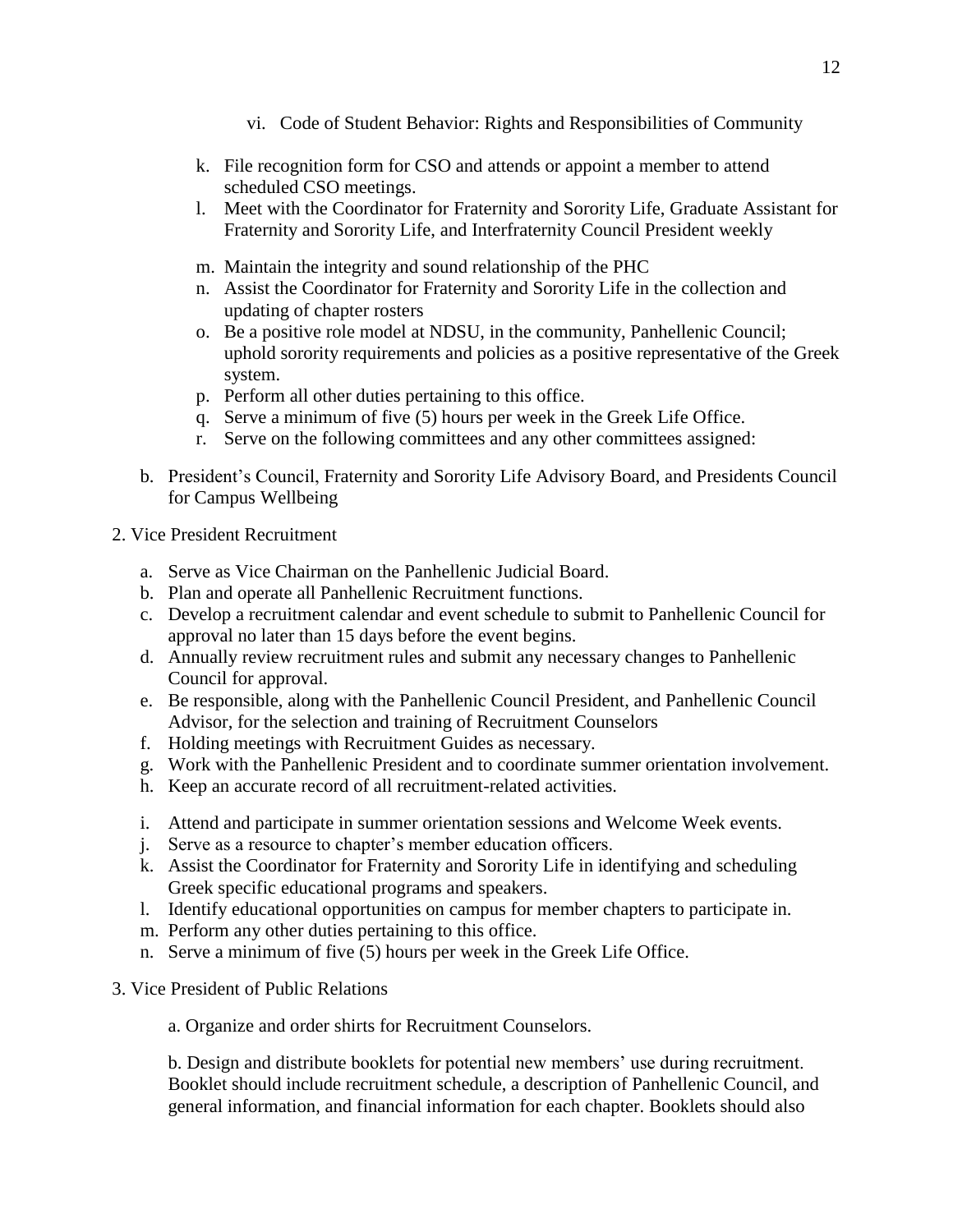include an overview of the recruitment process, and a schedule of events that each potential new member will be expected to be involved with.

c. Distribute press releases about Greek community events and positive recognition received by individual members and member chapters.

d. Work with the IFC Public Relations Chairman to assist the Coordinator for Fraternity and Sorority Life with maintaining and updating the Greek Life website and Greek Life calendar.

e. Aid Vice President Events with designing and distributing PR materials for any Panhellenic Council sponsored events, as well as, booking any necessary reservations or venues for union events.

f. Perform any other duties pertaining to this office.

g. Serve a minimum of five (5) hours per week in the Greek Life Office

4. Vice President of Events

a. Focus on coordinating women-focused events sponsored by Panhellenic Council.

b. Plan to coordinate a minimum of one event every eight weeks. Events may be educational, social, or service-oriented.

c. Coordinate one annual service project sponsored and/or performed by the NDSU Greek Panhellenic community.

d. Co-Chair the Greek Interactions Committee with IFC Interactions Chair and report all committee activity to the IFC and Panhellenic Executive Teams.

e. Develop and implement social and service programs for the Greek community that enhances relationships through service, wellness, leadership, and personal development.

f. Assist in utilizing and promoting National Panhellenic Conference (NPC) initiative, i.e. Month of the Scholar, International Badge Day, Advisor Appreciation, National Women's Health, etc.

g. Plan and execute the Panhellenic Resolution.

h. Plan and execute in collaboration with the IFC Events Chairman Greek Week events.

i. Perform any other duties pertaining to this office.

j. Serve a minimum of five (5) hours per week in the Greek Life Office.

5. Vice President of Administration and Finance

a. Perform the duties of the president in her absence.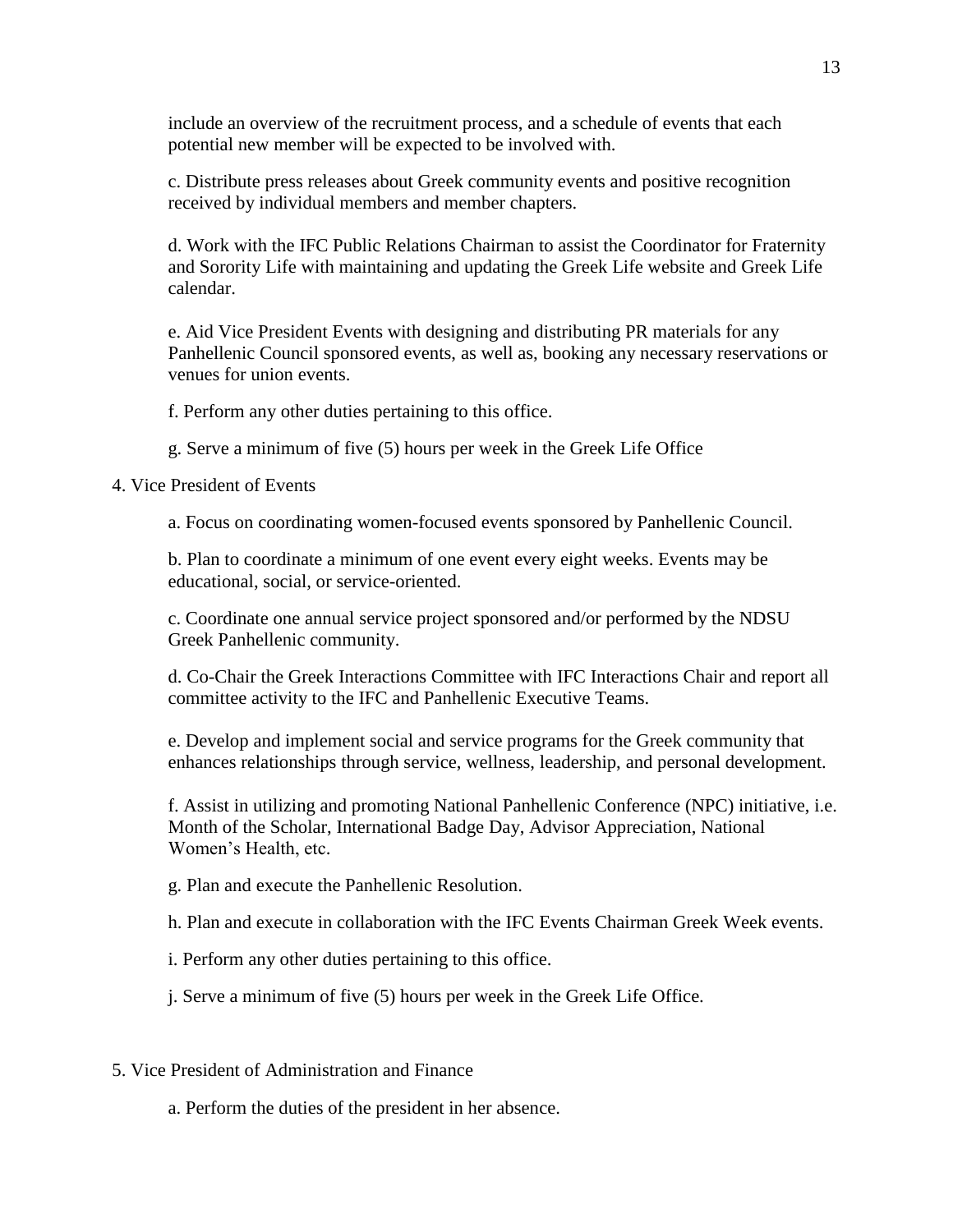b. Keep an up to date roll of the members of Panhellenic Council.

c. Keep full minutes of all meetings of the North Dakota State University Panhellenic Council, the Executive Council and a record of all action taken. Send minutes to all Panhellenic Chapter delegates, Panhellenic Executive Officers, Coordinator for Fraternity and Sorority Life, and the NPC Area Advisor.

d. Maintain a complete and up to date file, which will include the minutes of the meeting of the North Dakota State University Panhellenic Council for the past year; copies of all contracts made by the Panhellenic Council and current correspondence.

e. Be responsible for the official correspondence of the Panhellenic Council.

f. Be responsible for keeping a file in the Panhellenic Office of the minutes of the meetings of the North Dakota State University Panhellenic Association and Panhellenic Council from the previous seven four years.

g. Keep a record of absenteeism to be given to the President immediately following each meeting.

h. Keep constitution and By-Laws up to date and distributed.

j. Be responsible for the general supervision of the finances of the North Dakota State University Panhellenic Council.

k. Be responsible for the preparation of the annual budget and, following its approval by the Panhellenic Council, provide a copy to each North Dakota State University Panhellenic Council member fraternity/sorority.

l. Receive all payments due to the Panhellenic Council, collect all dues and fees

m. Be responsible for the prompt payment of all bills (within one month) of the North Dakota State University Panhellenic Council.

n. Be responsible for assisting officers in creating their budgets, and monitoring them throughout the year.

o. Be responsible for billing chapters, including fines.

p. Maintain up to date financial records, give a financial report at the first Panhellenic Council meeting of each month and annual report at the close of her term of office

v. Perform all other duties usually pertaining to this office.

w. Serve a minimum of five (5) hours per week in the Greek Life Office.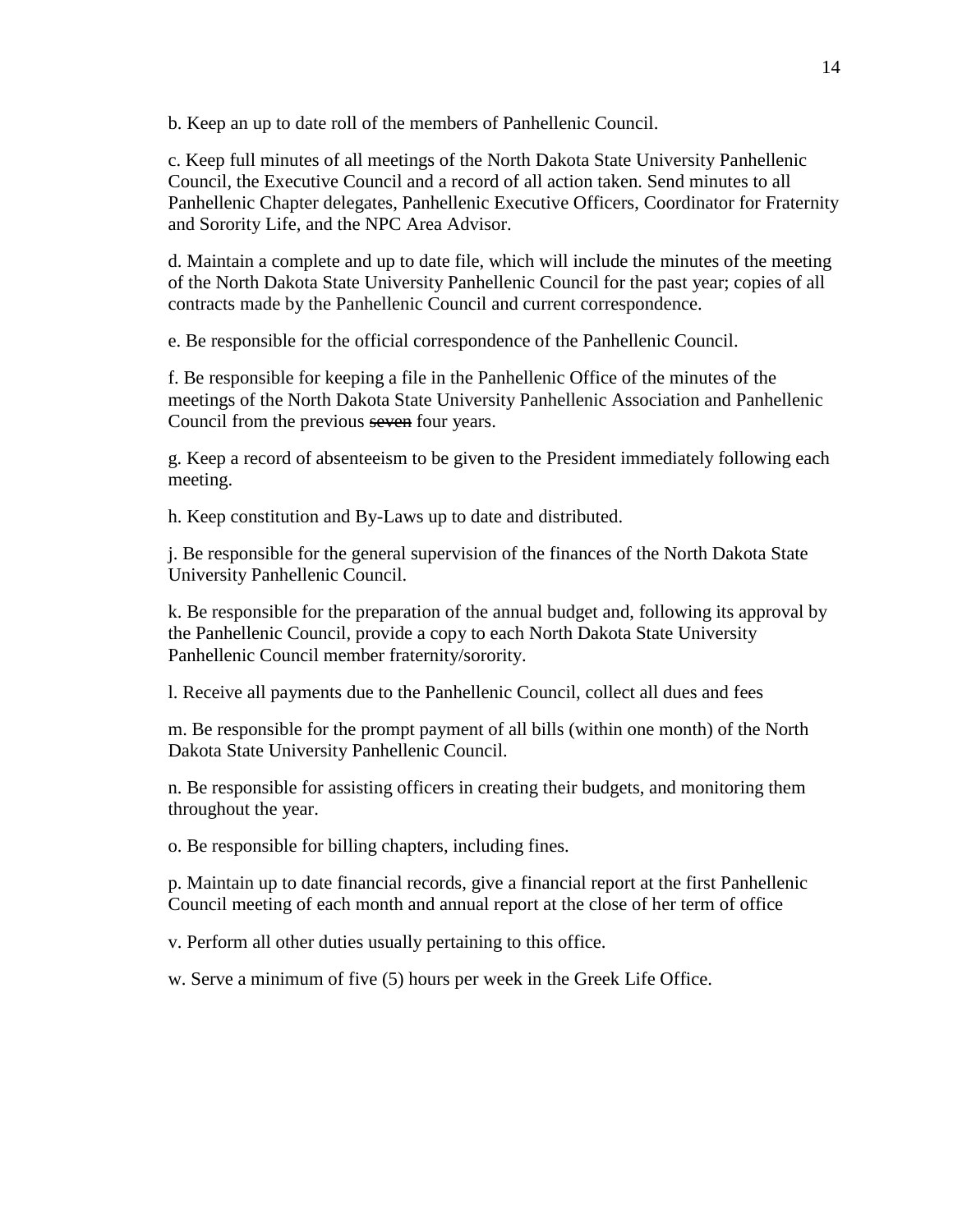6. Vice President of Academic Initiatives

a. Be responsible for the planning and hosting of scholarship-related events, including, but not limited to Study-A-Thon.

b. Be knowledgeable of best practices for successful academic achievement within Greek chapters

- c. Become knowledgeable of university academic policies and procedures.
- d. Identify and educate academic resources on campus for member chapters.

e. Work with chapters that are under the All-Greek grade point average to develop an academic progress plan.

f. Assist the Coordinator for Fraternity and Sorority Life in the development of a Greek Scholarship Plan to enhance each sorority scholarship plan and grade point average.

g. Serve a minimum of five (5) hours per week in the Greek Life Office.

## 7. Vice President of Philanthropy and Service

- a. Serve as the representative to Circle of Sisterhood
- b. Plan at least one philanthropy event a semester for Circle of Sisterhood
- c. Raise awareness for Circle of Sisterhood
- d. Plan at least one service event each semester
- e. Serve a minimum of five (5) hours per week in the Greek Life Office

## **ARTICLE V. ADMINISTRATION OF MEMBERSHIP SELECTION**

1. An early fall recruitment shall be held which shall be a formal recruitment.

2. The National Panhellenic Conference quota-total system shall be followed.

3. The preferential bidding system shall be used.

4. Except during formal recruitment period, continuous open bidding shall be in effect during the college year (fall through spring) for all eligible women students as long as any chapter participating in continuous open bidding is not at total.

5. If a chapter has not filled basic quota during formal recruitment, they may do so in continuous open bidding until they reach total.

6. All membership selection shall be held in the chapter room, house, lodge, or suite. there is not a designated chapter space, formal recruitment activities will be held in the Memorial Union.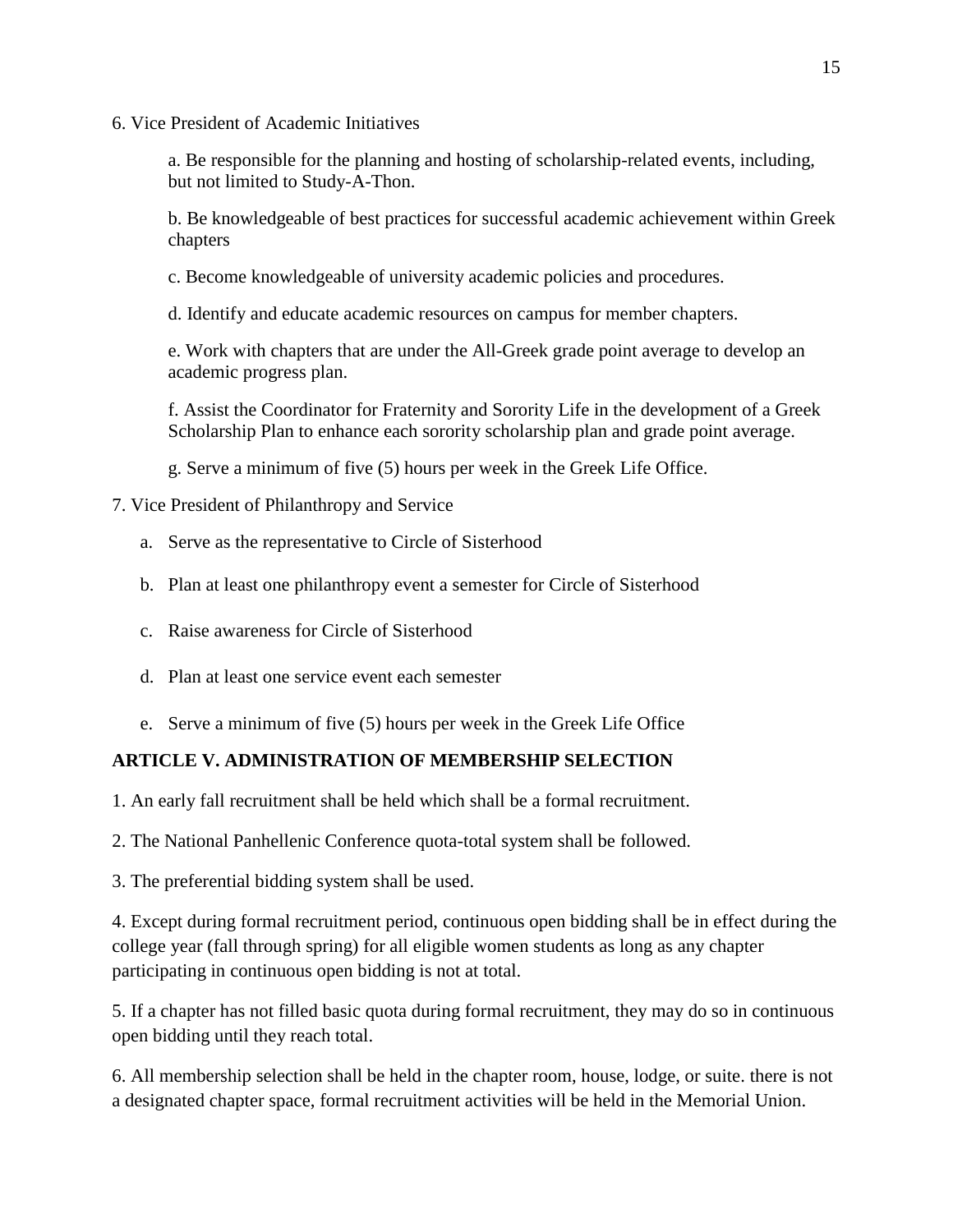7. Every regularly enrolled new member and initiate of a chapter shall be counted towards the chapter total.

a. A list of pledged, initiated, and affiliated members shall be filed with the Coordinator for Fraternity and Sorority Life.

b. Any active initiate included in the National Fraternity Chapter roll shall be counted in the chapter total.

c. Any de-pledging, termination, or other change in membership shall be reported to the Panhellenic Advisor.

8. Abide by all other rules outlined in the National Panhellenic Council Manual of Information.

# **ARTICLE VI. MEMBERSHIP STANDARDS**

1. A woman must be a part time or full time NDSU student in good academic standing to be eligible for recruitment.

2. A National Panhellenic Conference member fraternity/sorority may not issue an invitation to membership or formally pledge a woman during summer months.

3. A new member may be initiated whenever she has met the requirements of the fraternity/sorority to which she holds membership.

# **ARTICLE VII. HAZING**

All forms of hazing, during the new member process, initiation, or during active membership shall be banned.

Hazing is defined as any action taken or situation created, intentionally or unintentionally, whether on or off fraternity premises, to produce mental or physical discomfort, embarrassment, harassment or ridicule. Such activities and situations include creation of excessive fatigue; physical or psychological shocks, wearing apparel which is conspicuous and not normally in good taste; engaging in public stunts and jokes; morally degrading or humiliation games and activities; late night sessions that interfere with scholastic activities; and any other activities which are not consistent with the regulation and policies of the educational institution.

# **ARTICLE VII. EXTENSION**

1. When all NPC chapters at North Dakota State University are close to or over total the Panhellenic Council shall consider raising the total or adding another chapter.

2. Such chapter shall be organized through colonization by the NPC fraternity/sorority.